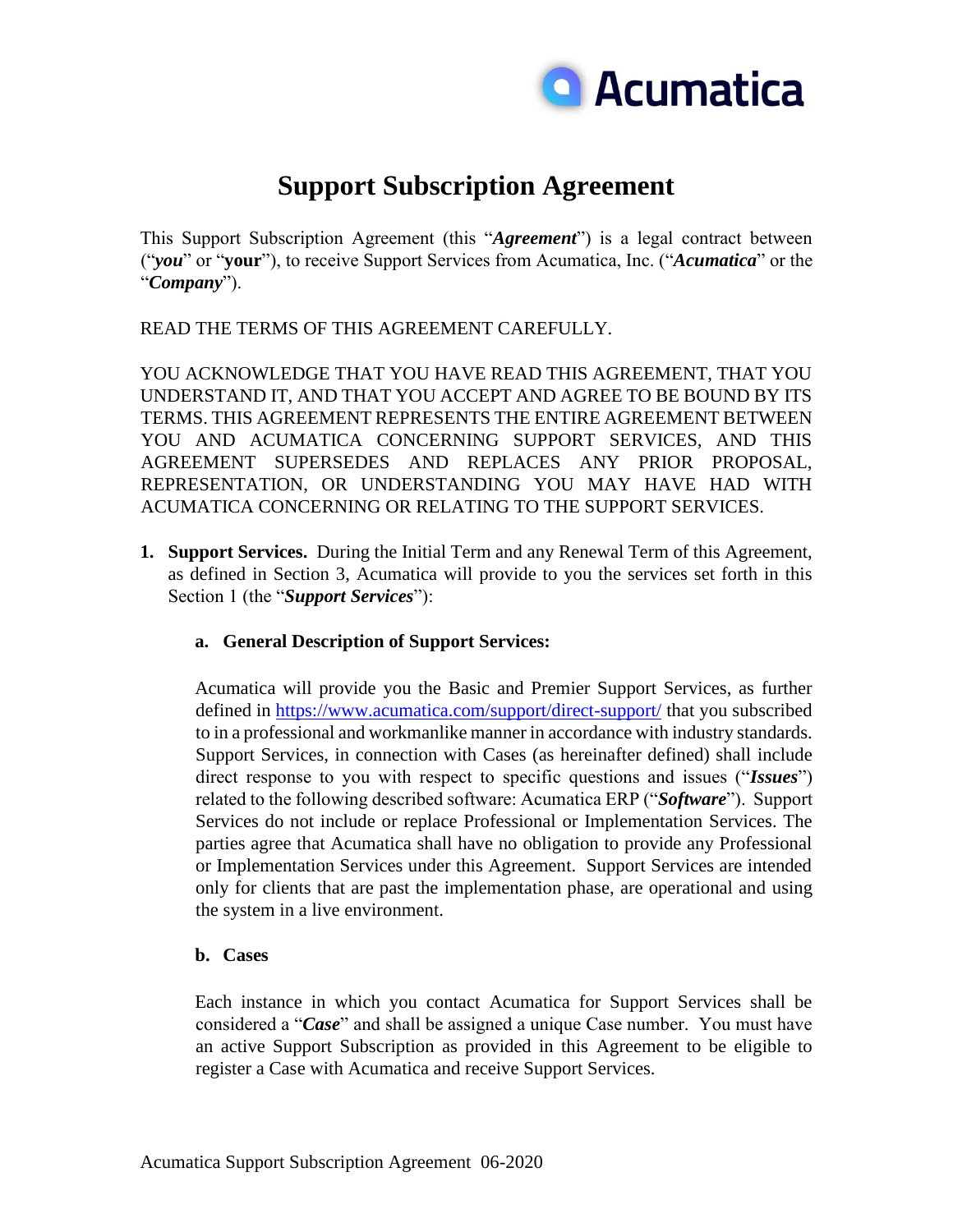

#### **c. Issue Response**

Acumatica shall use its reasonable commercial efforts to respond to Cases reported by you. The terms and conditions of Acumatica's Service Level Commitment for responding to reported Issues are published on the Acumatica Support Portal under "Support and SLA policy." Notwithstanding anything herein to the contrary, Acumatica makes no guarantee that: (i) all Issues will be resolved, (ii) that any version of the Software will be error free, or (iii) it will correct or attempt to correct all Issues. The decision whether to correct any particular Issue shall be made in Acumatica's sole discretion. The Software is designed to work with certain third party software and in cases where Acumatica has isolated an Issue as being caused by a certain third party product, Acumatica may require that you work with the support personnel of such third party software vendor. In the resolution of certain Cases, you may be required to: (i) provide Acumatica a listing of output and other data, including databases and backup systems, that Acumatica may need in order to reproduce operating conditions similar to those present when the Issue occurred: (ii) assist by eliminating any hardware, operating system software, and application software deficiencies or conflicts; (iii) provide any requested diagnostic information to allow Acumatica to further diagnose the Issue; and (iv) implement recommended corrective or workaround procedure(s).

## **d. Methods of Assistance**

Premier support customers will have access to Support Services by and through the Acumatica Support Portal website, web chat and phone during premier support hours as published on the Acumatica Support Portal under "Support and SLA policy".. based upon the Support Level you've subscribed to.

Basic support customers will have access to Support Services by and through the Acumatica Support Portal only during Acumatica business hours as published on the Acumatica Support Portal under "Support and SLA policy." The terms for afterhours support can be found on the Acumatica Portal.

## **e. Supported Versions**

Acumatica provides Support Services for all supported versions of the Software as set forth in the Product Support Lifecycle Policy published on the Acumatica Support Portal. Retired versions are not supported under this Agreement.

## **f. Service Limitations**

Acumatica promotes mutually respectful dialog between our employees and our clients. Repeated verbal abuse of Acumatica employees and contractors may be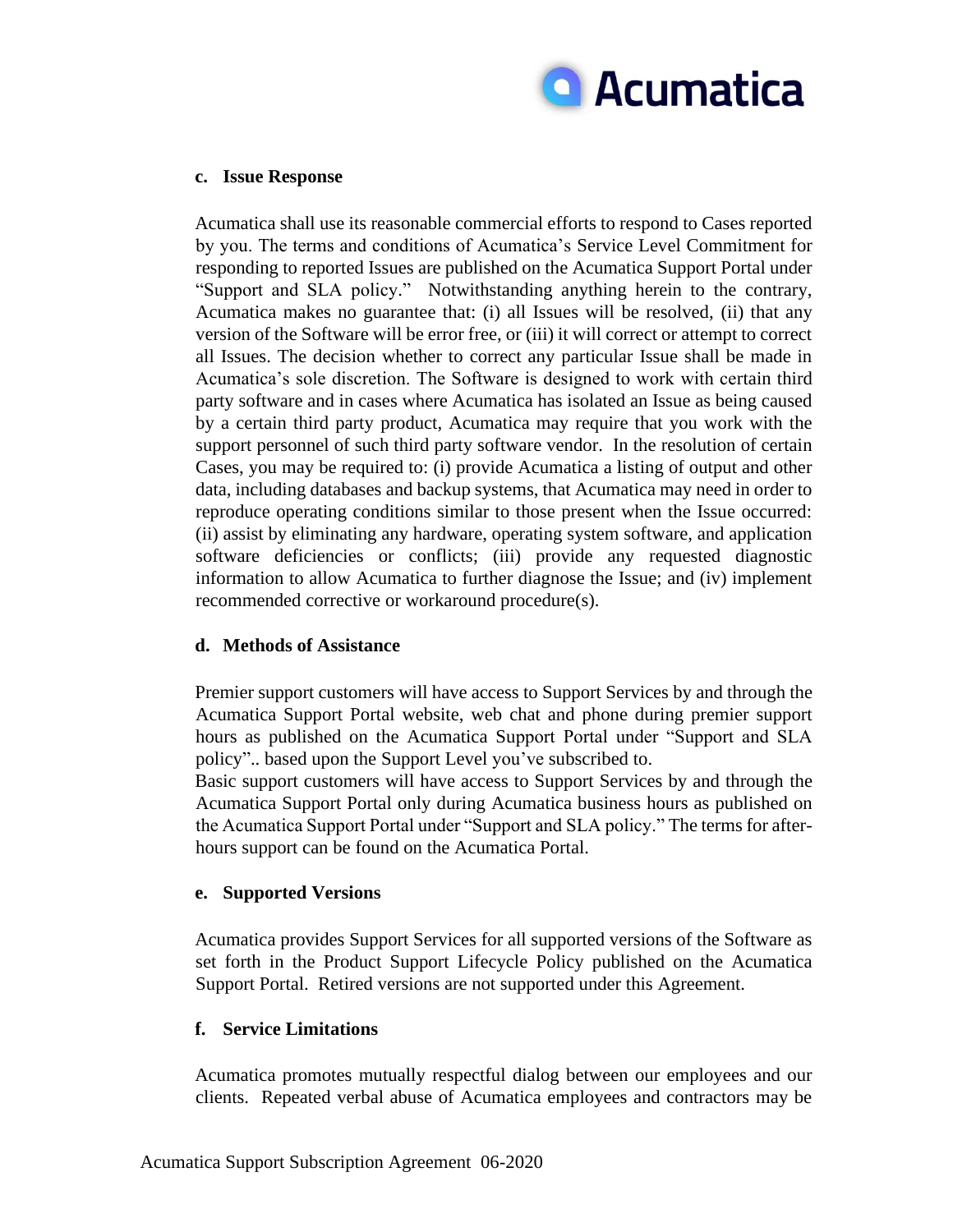

deemed as cause to immediately terminate this Agreement and deny you any future Support Services.

## **g. Online Resources; Disclaimer**

Your access to Support Services under this Agreement shall also include access to Acumatica's support knowledgebase, online documentation, and the product suggestion system. ACUMATICA EXPRESSLY DISCLAIMS ALL WARRANTIES REGARDING INFORMATION IN THE ACUMATICA KNOWLEDGEBASE AND SUPPORT FORUMS, INCLUDING ANY IMPLIED WARRANTIES OF MERCHANTABILITY OR FITNESS FOR A PARTICULAR PURPOSE.

## **h. Client Support Contacts**

You will designate authorized support contact(s) for Support Services (the "*Support Contact*") who is trained and knowledgeable in the use of the Software and to whom all Support Services shall be delivered. Two (2) authorized Support Contract is included with Basic Support. Four (4) authorized Support Contacts are included with Premier Support ServicesYou may change the identity of the Support Contact from time to time on the Acumatica Support Portal.

# **i. Remote Support - Premier Support only**

In certain cases, where you have subscribed to Premier Support and Acumatica is unable to diagnose or resolve a Case reported by you, Acumatica may request access to your server or computer(s) experiencing issues in order to continue providing Support Services. In order to provide such support services, you will need to have Remote Desktop ("RDP") capabilities on the systems that need to be accessed. In such cases, you authorize Acumatica to remotely access your systems and data solely for the purpose of providing Support Services with respect to the Case and you agree to backup all of your data prior to providing Acumatica access to your applicable computer(s).

Remote support is not available for Basic support customers.

# **j. Developer, Testing and Non-Production Acumatica Licenses - Premier Support Only**

.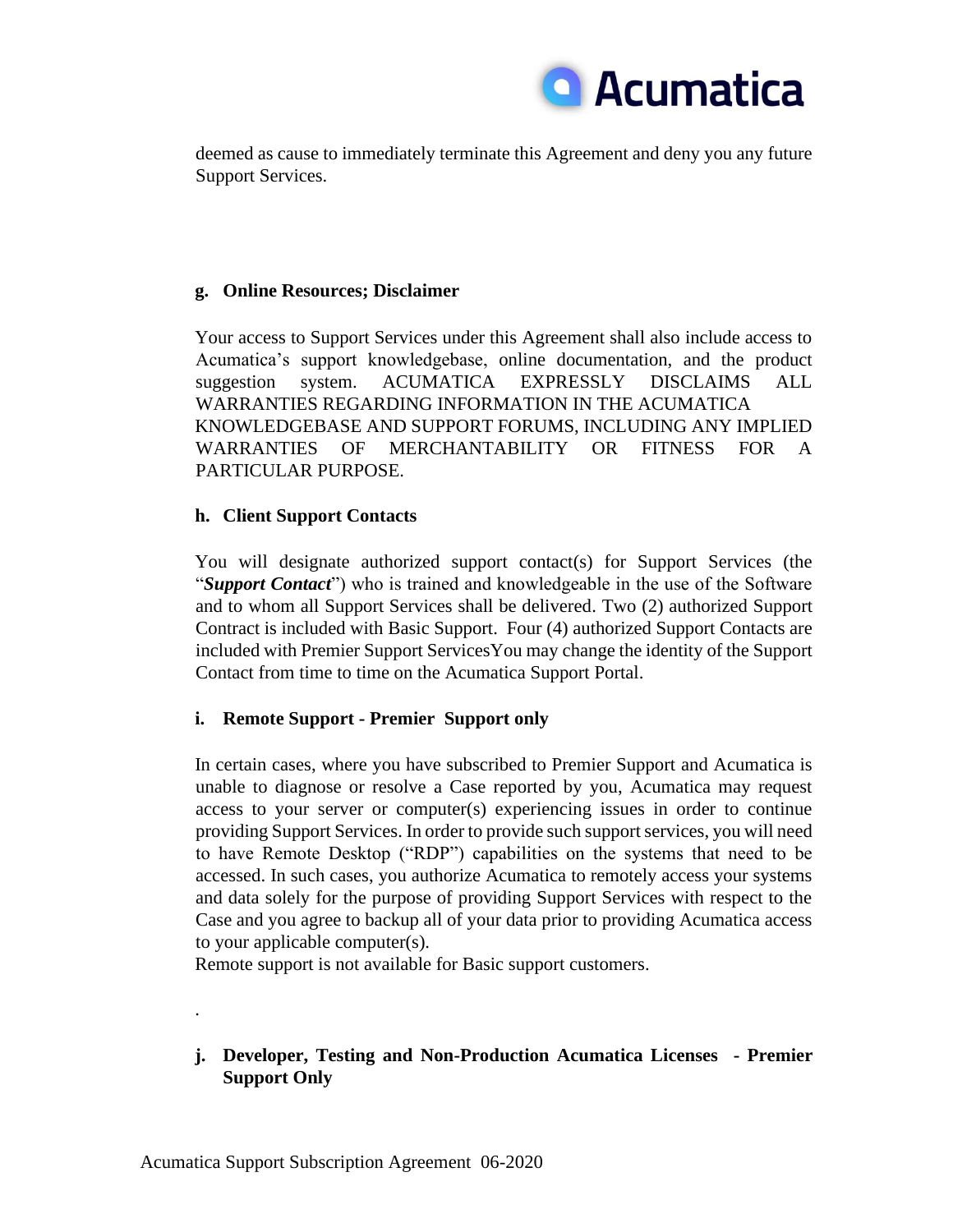

If you have subscribed to Premier Support, then you will be granted, subject to the terms of Acumatica's end-user license agreement, one (1) Acumatica Subscription-On-Premise license for purposes of development, testing, and nonproduction use. This license may have no more than 20 named users.

## **k. Developer Support – Premier and Basic**

If you have subscribed to Premier or Basic Support Acumatica will provide an unlimited number of developer support cases ("*Developer Support*"). Developer support policy is published at Acumatica portal under "Support and SLA policy" section Assigned contacts for submitting developer support cases should undergo through necessary developer trainings at Acumatica Open University.

# **2. Disclaimers; Limitation of Liability.**

## **a. Disclaimer.**

EXCEPT AS EXPRESSLY PROVIDED IN SECTIONS 1a. AND 1d., ACUMATICA DISCLAIMS ANY AND ALL WARRANTIES, WHETHER EXPRESS OR IMPLIED, INCLUDING WITHOUT LIMITATION, ANY IMPLIED WARRANTIES OF MERCHANTABILITY OR FITNESS FOR A PARTICULAR PURPOSE.

# **b. Limitation of Liability.**

1. **Limitation on Consequential Damages**. **IN NO EVENT SHALL ACUMATICA BE LIABLE FOR CONSEQUENTIAL, INCIDENTAL, SPECIAL, INDIRECT, OR PUNITIVE DAMAGES (INCLUDING, WITHOUT LIMITATION, LOST PROFITS, BUSINESS INTERRUPTION, OR LOSS OF INFORMATION), REGARDLESS OF WHETHER SUCH DAMAGES ARE BASED ON BREACH OF CONTRACT, TORT (INCLUDING, WITHOUT LIMITATION, NEGLIGENCE), STRICT LIABILITY, BREACH OF WARRANTY, FAILURE OF ESSENTIAL PURPOSE OR OTHERWISE, OR WHETHER IT HAS BEEN ADVISED OF THE POSSIBILITY OF SUCH DAMAGES** 

2. **Limitation on Cumulative Liability**. ACUMATICA'S CUMULATIVE LIABILITY TO YOU OR ANY PARTY RELATED TO YOU FOR ANY LOSS OR DAMAGES RESULTING FROM ANY CLAIMS, DEMANDS, OR ACTIONS ARISING OUT OF OR RELATING TO THIS AGREEMENT SHALL BE LIMITED TO THE AMOUNT OF FEES PAID TO ACUMATICA BY YOU UNDER THIS AGREEMENT FOR THE PAST 12 MONTHS. THIS LIMITATION APPLIES TO ALL CAUSES OF ACTION OR CLAIMS IN THE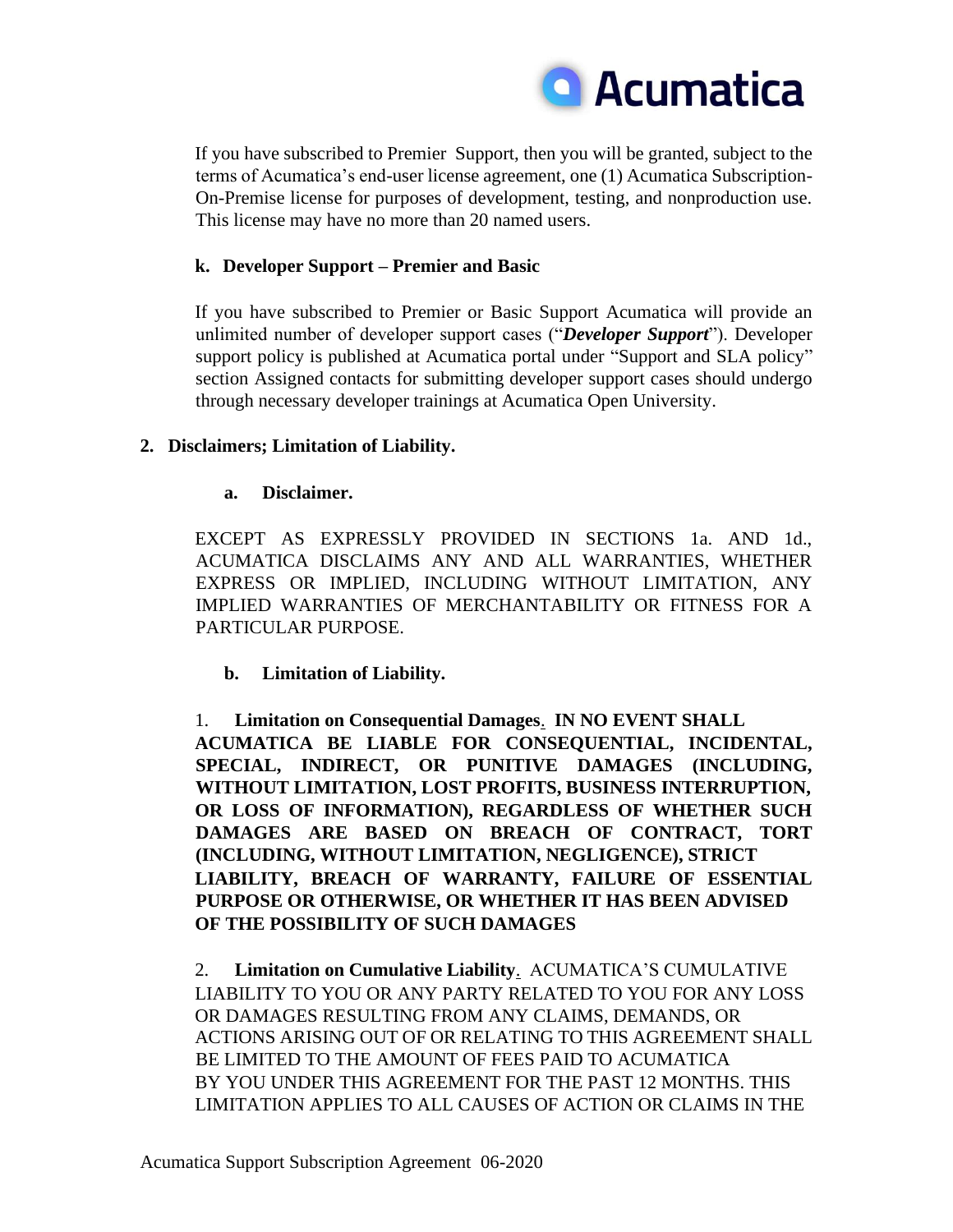

AGGREGATE, INCLUDING, WITHOUT LIMITATION, BREACH OF CONTRACT, BREACH OF WARRANTY, NEGLIGENCE, STRICT LIABILITY, MISREPRESENTATION, AND OTHER TORTS.

## **3. Term; Termination.**

## a. **Term**.

The initial term of this Agreement commences as provided in the Acumatica Order Form you signed when you subscribed to the Support Services from your Authorized Acumatica Reseller or Acumatica (the "*Acumatica Order Form*"). The length of the initial term of this Agreement for the Support Services (the "*Initial Term*") is set forth in your Acumatica Order Form. Unless you renew this Agreement for an additional term (each a "Renewal Term"), this Agreement will expire at the end of the Initial Term or any Renewal Term. It is your responsibility to contact your Authorized Acumatica Reseller or Acumatica regarding any potential expiration that you deem inappropriate. Acumatica is not liable for any damages or costs incurred in connection with expiration of the Support Services.

## b. **Termination**

In addition to expiration of this Agreement as described in Section 3.a, this Agreement may be terminated by either party if the other party commits a material breach or default of any obligation described in this Agreement, including your failure to pay invoices issued pursuant to this Agreement, which is not cured within 30 days following written notice of the breach or default.

## **4. Fees and Billings.**

# **a. Charges for Services:**

The fee for the Initial Term and any Renewal Terms shall be governed by Acumatica's standard published price list and amount invoiced to you by your Authorized Acumatica Reseller or Acumatica.

# **b. Out-of-Pocket Expenses:**

You will also pay your Authorized Acumatica Reseller or Acumatica all reasonable out-of-pocket expenses (including without limitation, travel expenses), if any, incurred by Acumatica in the course of providing Support Services to you. Acumatica will obtain prior approve from you for expenditures greater than \$250.

## **c. Payment**.